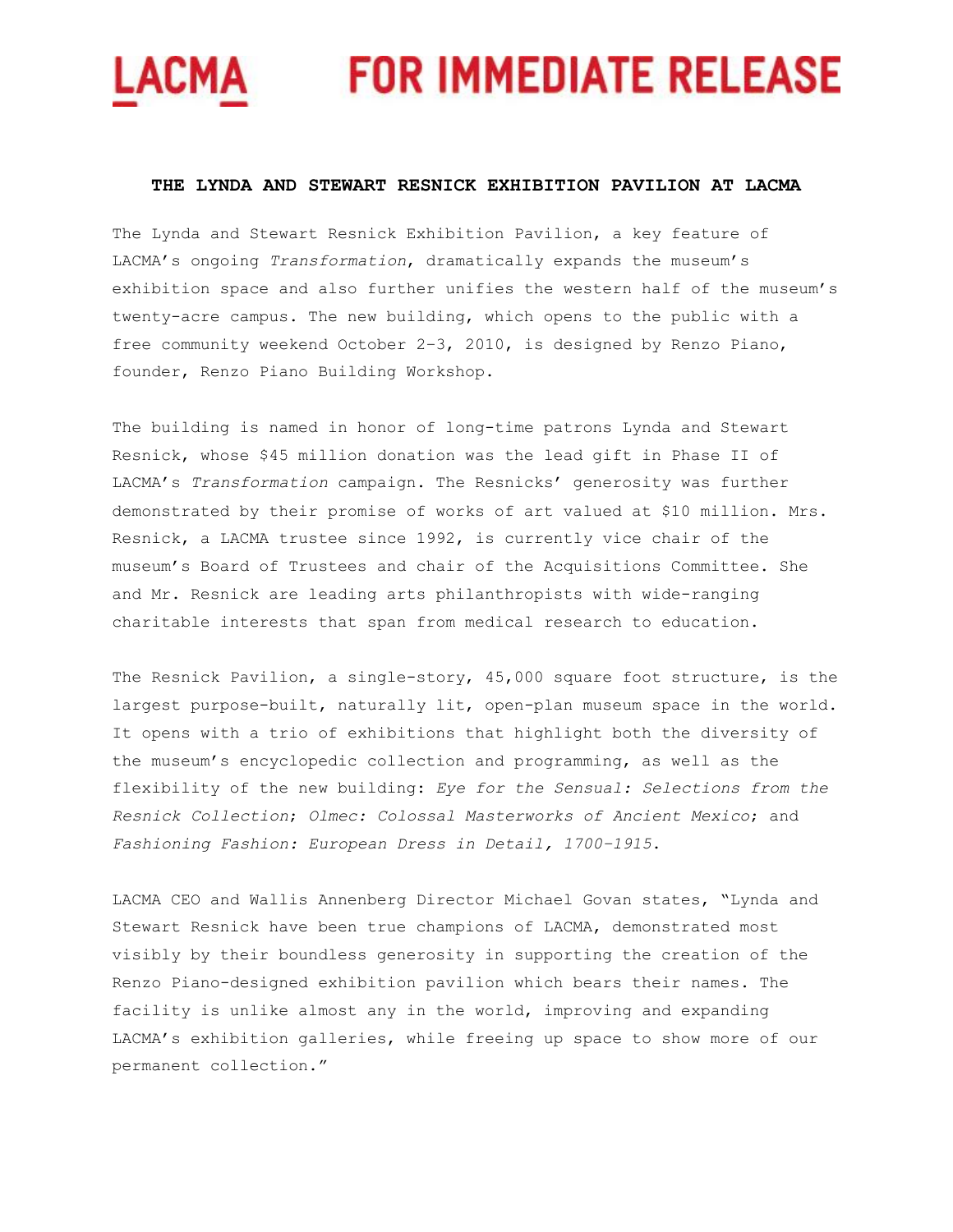Lynda Resnick adds, "It was a great time to get behind LACMA, which, with its enlightening exhibitions and expanding collections, has truly emerged as a world-class museum. Stewart and I are pleased to make a contribution that builds upon the growing momentum at the institution while also contributing to the cultural vitality of a major twenty-first century art capital."

The Resnick Pavilion is a naturally lit, glass and stone-enclosed structure sited immediately north of the Broad Contemporary Art Museum (BCAM), which opened in February 2008. The new building, the cornerstone of Phase II of the museum's *Transformation*, complements BCAM architecturally—both buildings feature roof and ceiling elements that flood the galleries with light. While the northern and southern walls of the building are also glass-clad, creating an indoor/outdoor effect, the eastern and western walls are covered with travertine marble that originates from the same quarry as the marble used on BCAM's facade. The red motif established in Phase I (e.g., BCAM's escalator, the BP Grand Entrance, and the Kendall Concourse) is continued via the mechanical systems and technical rooms on the exterior of the Resnick Pavilion. The interior gallery is notable not only for its remarkable volume and quality of light but for its flexibility that allows for the presentation of multiple exhibitions at once as well as large-scale works of art.

### **Inaugural Exhibitions**

### *Eye for the Sensual: Selections from the Resnick Collection*

*Eye for the Sensual* features more than 100 paintings, sculptures, and decorative arts from the collection of Lynda and Stewart Resnick. Since the early 1980s, the Resnicks have collected in many areas ranging from European to American and modern art. This exhibition reflects their interest in European painting, sculpture, and decorative arts from the sixteenth to the early twentieth century. The exhibition is curated by J. Patrice Marandel, LACMA's Robert H. Ahmanson Chief Curator of European Art, and Bernard Jazzar, Curator of the Lynda and Stewart Resnick Collection. The installation for *Eye for the Sensual* and *Fashioning Fashion* will be designed by world-famous stage designers Studio Pier Luigi Pizzi-Massimo Pizzi Gasparon.

2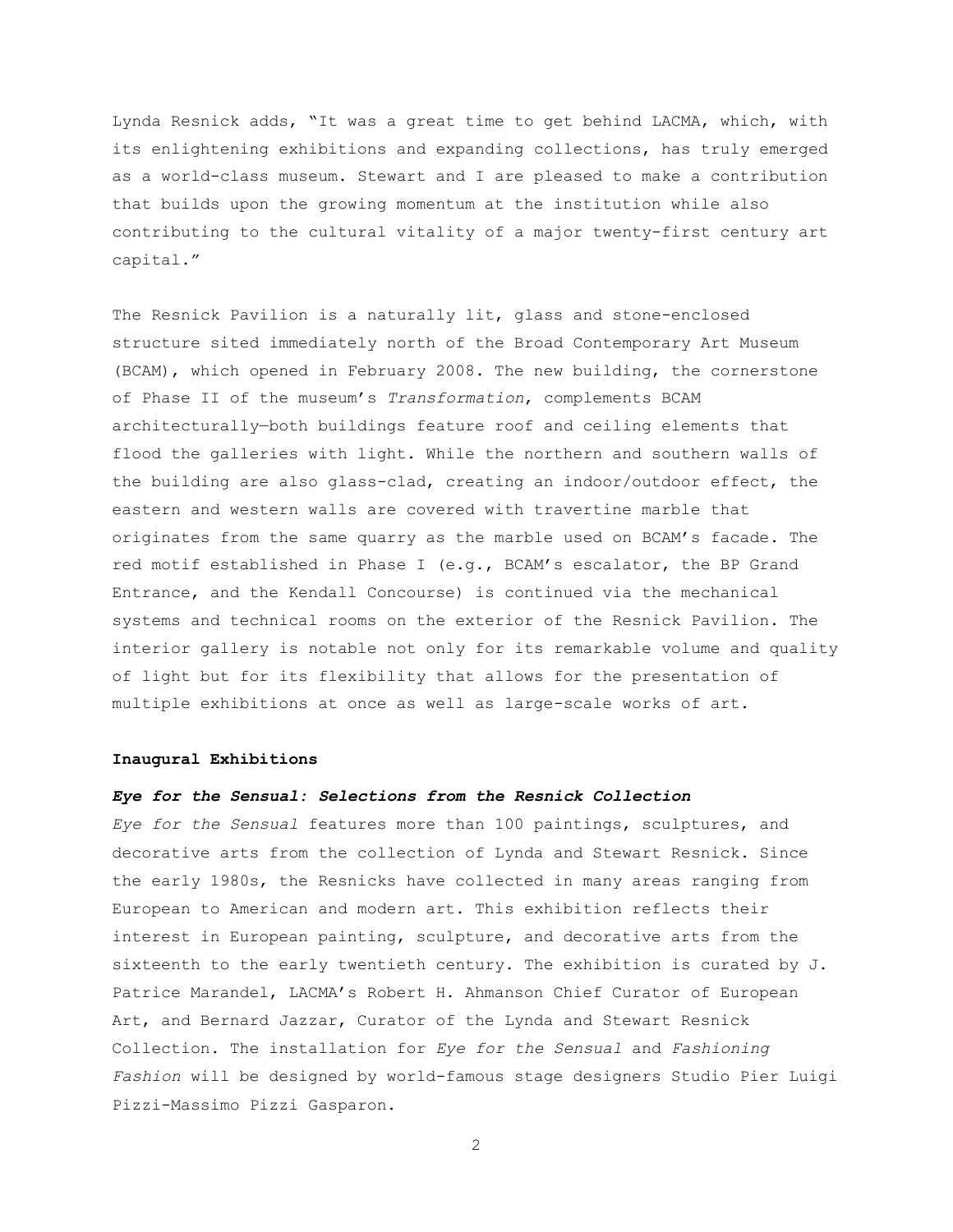# **Olmec: Colossal Masterworks of Ancient Mexico**

*Olmec: Colossal Masterworks of Ancient Mexico* is the first West Coast exhibition of massive works and small-scale sculptures produced by Mexico's earliest civilization. Olmec-style artworks reveal the great mastery of the architects and artists who produced the earliest monumental structures and sculptures on the North American continent. These include enormous basalt portrait heads of their rulers in addition to small-scale, intricately carved objects from such precious stones as jadeite. The opening of *Olmec* coincides with Los Angeles celebrations of the bicentennial of Mexico's independence and the centennial of the Mexican revolution. Featuring approximately 120 works, the exhibition is coorganized by Mexico's Instituto Nacional de Antropología e Historia, LACMA, and the Fine Arts Museums of San Francisco, and is curated at LACMA by Virginia Fields, senior curator of Arts of the Ancient Americas.

## **Fashioning Fashion: European Dress in Detail, 1700–1915**

*Fashioning Fashion* features selections from the museum's recently acquired major collection of European men's, women's, and children's dress and accessories. The exhibition includes nearly 160 examples of fashionable dress, undergarments, and accessories, many on view for the first time. Curated by Sharon S. Takeda, department head and senior curator, and Kaye D. Spilker, curator of costume and textiles at LACMA, the exhibition will tell the story of fashion's aesthetic and technical development from the Age of Enlightenment to World War I.

# **Lynda and Stewart Resnick**

Mrs. Resnick has served as a member of LACMA's Board of Trustees since 1992. She is vice chair of the Board and chair of the museum's Acquisitions Committee. Mrs. Resnick also serves on the Executive Board of the Aspen Institute, for which she chairs the Communications Committee; the Executive Board for the UCLA Medical Sciences; the Prostate Cancer Foundation; and the Milken Family Foundation. She is also a trustee of the Philadelphia Museum of Art. Mr. Resnick currently serves as a member of the Executive Board of the UCLA Medical Sciences; the Board of Trustees of Bard College, Annandale-on-Hudson, NY; the Board of Trustees of the J. Paul Getty Trust; and the Board of Conservation International. He is also

3